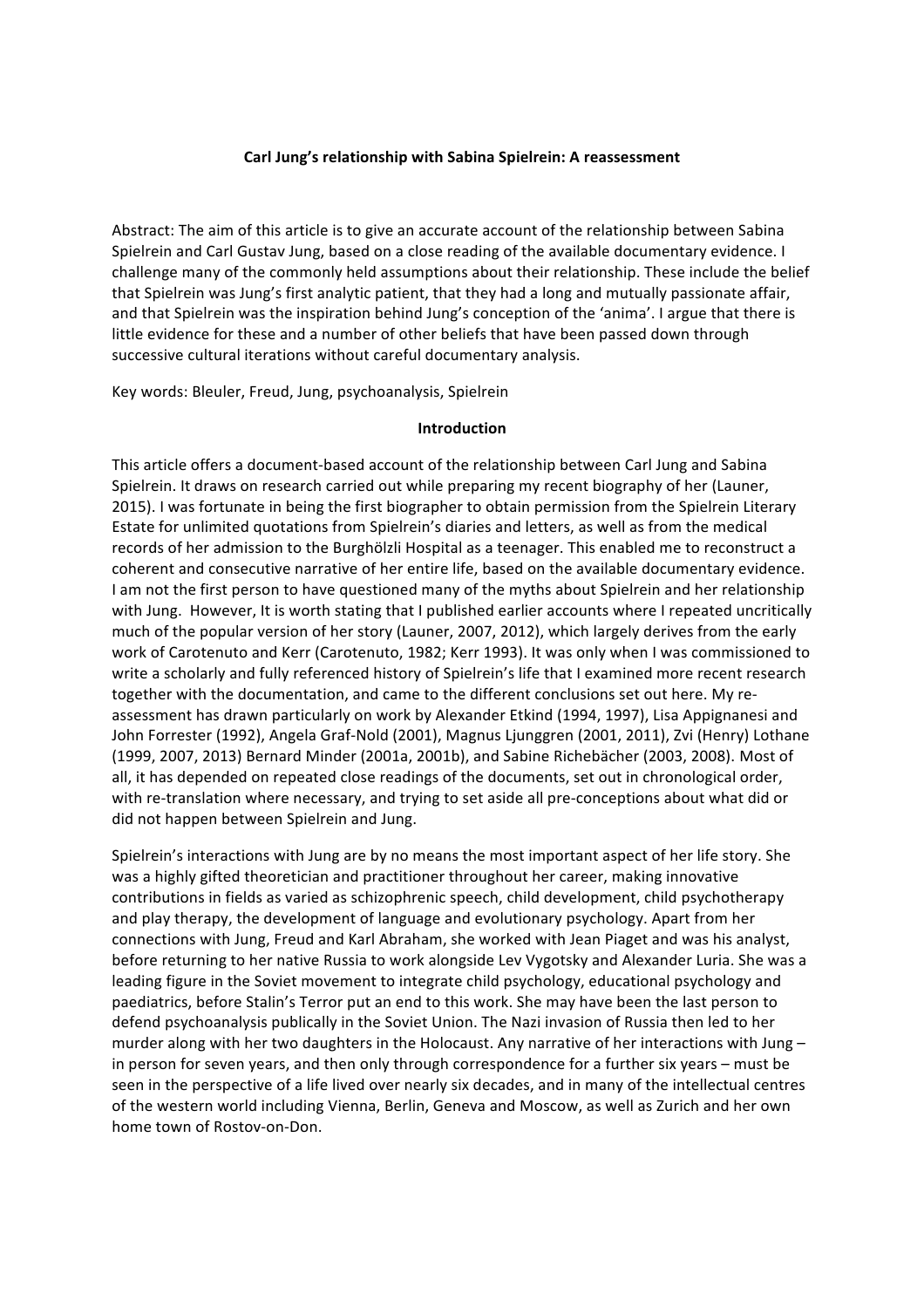The value of Carl Jung's ideas does not stand or fall by whether or not he psychoanalysed Sabina Spielrein, gave her therapy, had a lengthy or exclusive love affair with her, reciprocated the same passion that she felt, or was inspired by her to conceive the 'anima'. It matters not one jot for the value of his contribution to psychological thought that these facts are questionable and probably all untrue. What does matter is that we should base any account of Sabina Spielrein on an accurate reading of the sources, recognise her as a major innovator in her own right, and honour her memory for who she was, rather than imagining her as a sideshow or sex object in the lives of two men she was acquainted with for around one eighth of her remarkable life.

# **Obstacles to history**

Anyone attempting to write a measured and well-evidenced history of the period when Spielrein was connected with Jung and Freud, faces several obstacles. Published accounts of her life have generally cast her in the role of a walk-on actress in the lives of these two men. Many of those motivated to read about her are likely to be strong supporters of one or the other of the male protagonists, and may instinctively seek evidence in support of their own hero, while discounting anything else. It takes a cognitive effort on the part of both biographer and reader to imagine how her life story might appear if men like Jung, Freud or indeed Piaget and the other great psychologists she worked with, were seen as people who played passing roles in her own life, rather than vice versa. 

The trend for seeing her life as a sideshow was set by the two first books about her. Both books were significantly flawed. 'A Secret Symmetry', edited by Aldo Carotenuto, was the first volume to include extracts from Spielrein's diaries and correspondence, but these were highly selective, and there was no explanation of why this was the case (Carotenuto, 1982). The editor's commentary was slanted towards exculpating Jung. John Kerr's book 'A Most Dangerous Method' was about the early history of psychoanalysis, and Spielrein was not mentioned in long stretches of it (Kerr, 1993). Both Carotenuto and Kerr were writing before Spielrein's hospital records and other key documents were available. Each used a great deal of speculation that later turned out to be wrong.

Through a variety of cultural iterations – including plays and movies, as well as popular articles and websites – the Kerr and Carotenuto versions have become amplified and distorted, so that the Spielrein of the popular imagination has become a caricature. Popular accounts of Spielrein are generally based on the same 'sound bites,' passed down from one secondary source to another. When she is not being remembered as a phantom voice whispering to Jung about the anima, or instructing Freud about the death instinct, she has become a mere naked body. The Sabina Spielrein that almost everyone remembers is as the actress Keira Knightley, being deflowered and spanked in Cronenberg's movie 'A Dangerous Method.' She is not the precocious young doctor who presented 'Destruction as the Cause of Coming into Being' to the Vienna Psychoanalytic Society in 1911, nor the mature observational scientist who published 'The Origins of the words Papa and Mama' in 'Imago' in 1923, nor the author of around 35 other publications in three languages, covering a vast range of topics from mothers-in-law to clinical supervision. Neither is she the psychiatrist, psychoanalyst, art historian, surgeon, wife, mother, pianist, composer, researcher, writer, linguist, psychologist, paediatrician, teacher, administrator, lecturer and feminist she actually was in real life. To encounter Spielrein anew, one must set the myths aside and start afresh.

# Was Spielrein Jung's 'first analytic case'?

Sabina Spielrein was born into a wealthy Russian Jewish family in 1885. Her parents' marriage was turbulent, and she suffered physical assaults from them, as well as likely sexual abuse. She was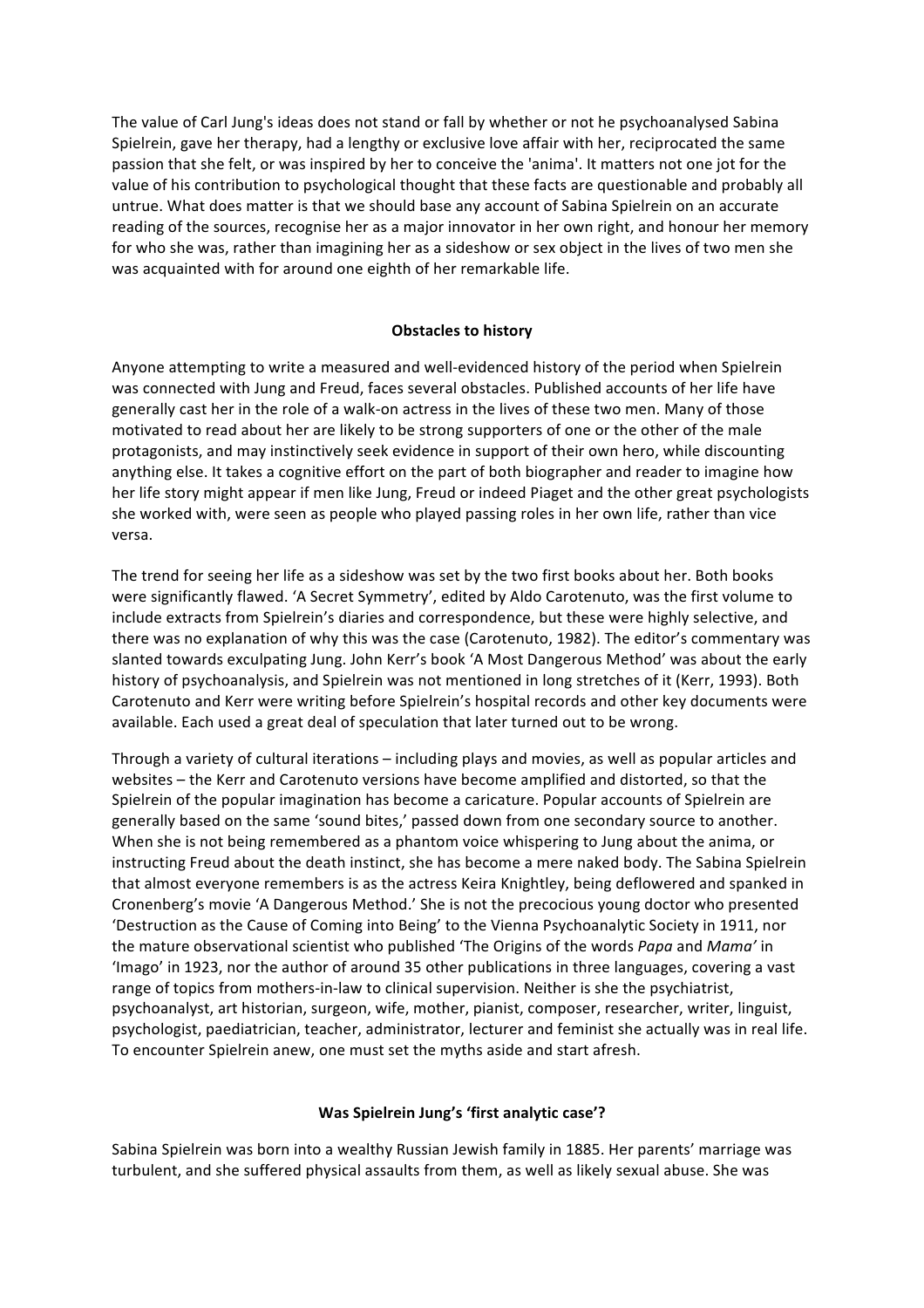intellectually gifted from an early age, but also had psychosomatic symptoms, disturbing sexual fantasies and other psychological problems. In August 1904, she was taken for treatment to the Burghölzli Hospital, a department of Zurich University, suffering from a classic hysterical disorder involving tics, grimaces and physical complaints. This appears to have been triggered by a bereavement reaction following the sudden death the previous year of her younger sister Emilia. At the time she was admitted, the director of the hospital was Eugen Bleuler, an enlightened psychiatrist who had pioneered the idea that a mental asylum should be a therapeutic community. Jung was an assistant physician in the hospital, although shortly afterwards he was promoted to deputy director. He was working at the time as a general psychiatrist with a special interest in schizophrenia, developing his own diagnostic technique of word association, and beginning to apply this therapeutically. He had begun to read Freud and was interested in his approach, although with reservations (Jung, 1901). He had not yet made contact with Freud. The belief that Jung psychoanalysed Spielrein during this admission, and that she was therefore his first analytic patient, rests chiefly on claims he made later in two letters to Freud. Both these letters were written in equivocal circumstances, as detailed below. The claims therefore need to be triangulated with other sources: Jung's professional writings, and the hospital records. I will examine each of these in turn.

The first account Jung gave of his use of psychoanalytic techniques was in his 'Diagnostic Association Studies', published in 1906, two years after Spielrein's admission. In that collection of essays, he described how he had started to supplement his own word association technique with Freud's approach of free association (Jung, 1906a). There are no case reports resembling Spielrein in the book, and Jung explicitly identified another patient there as his 'first analysis'. This was a governess whose obsessional ideas disappeared after three sessions of such treatment over three weeks (Jung, 1906b). Later the same year, in a lecture in Amsterdam, Jung gave a further account of his approach, claiming that when a chain of mental associations was clear through word tests, it was unnecessary to do any special form of interpretation; these could function as a form of psychoanalysis in their own right (Jung, 1906c). On that occasion, he described Spielrein's symptoms from a couple of years previously, but he did so in the context of illustrating Freud's idea of the Oedipus complex. He did not include details of her treatment.

There are two other narratives in Jung's published writings relating to Spielrein. They are both well known, although each displays significant inconsistencies with Jung's contemporaneous hospital records (Launer 2015, pp.60, 186). The first account was his well-known story of beating the dust out of her cloak, together with her agitated reaction. He published this in an essay on recovered memory, shortly after her discharge, but again without any details of treatment (Jung, 1905, p.98). The other account appeared nearly fifty years later in 'Memories, Dreams, Reflections' (Jung, 1963, pp. 137-8). It was the story of a highly intelligent and wealthy Jewish woman who was the granddaughter of a visionary rabbi, as Spielrein was. The only treatment he described there consisted of two meetings when he helped her to rediscover her religious faith. In the same book, he spoke again about a 'first analytic case', although this time it was neither Spielrein nor the governess he had previously described. It was a woman who had suffered paralysis for seventeen years. Thus, there are no claims in any of Jung's published works that he regarded Spielrein as his first analytic patient, nor that he psychoanalysed anyone whose details resemble hers.

# Did Jung psychoanalyse Spielrein during her hospital admission?

Spielrein's hospital notes make it clear that her admission to the Burghölzli fell into three phases. During August and September 1904 she improved rapidly, so that by early October she had decided to enrol at medical school in Zurich the following year, with the support of Eugen Bleuler as hospital director. She had also begun to assist Jung with his word association tests in the hospital laboratory. From October onwards, she continued to have intermittent periods of agitation and some hysterical symptoms, including pains in her feet, but these had all resolved by the end of January. From then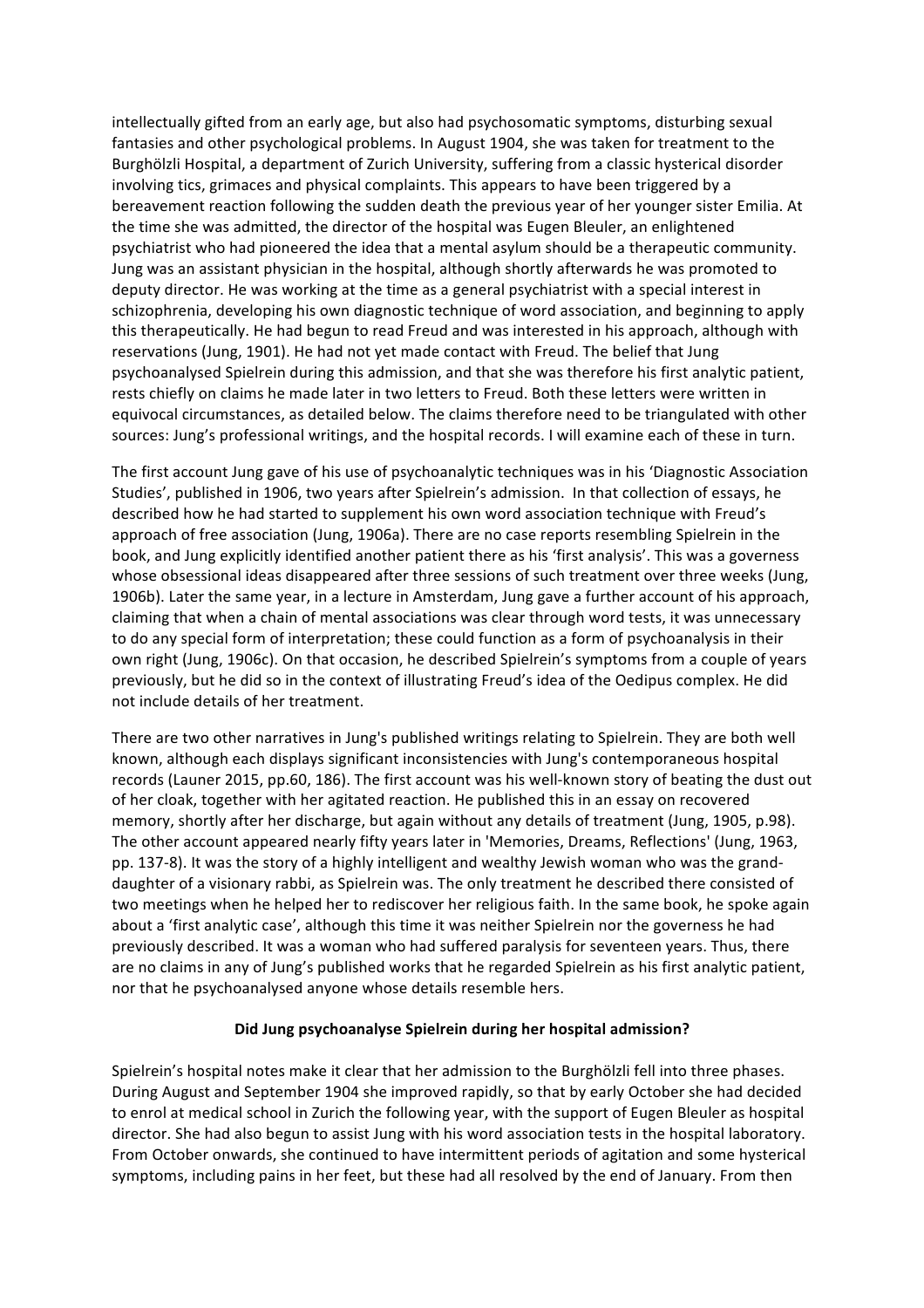until her discharge in early June, she was resident at the hospital by her own choice, in order to work as a research assistant to Jung, and intern to Bleuler. She became part of a large contingent of Russian medical students and psychiatrists including Max Eitingon, and other expatriate followers of Bleuler including Karl Abraham. Some became her university friends and later her psychoanalytic colleagues.

The notes of Spielrein's admission have been published widely and readers may be familiar with them (Minder, 1994, 2006; Steffens & Wharton, 2001; Wharton, 2003). By modern standards, they are sparse, consisting of only thirteen pages including a standard cover sheet and another sheet with family details. This sparseness creates a problem for interpreting her treatment. If you take as a starting point Jung's two claims to have analysed Spielrein during her admission, it is possible to read into certain encounters that this is what happened. However, if you examine the entries carefully, taking into account that Jung at the time based his therapeutic technique on word association, never reported analysing Spielrein in his publications, and may have had circumstantial reasons for making his claims to Freud, the evidence is not persuasive. For example, there is no indication anywhere that Jung invited free association, offered dream interpretation, or used a couch. Nor did he mention using 'Freud's method', although from 1905 he did so explicitly in the notes of other Burghölzli patients. The psychiatrist Bernard Minder, who first edited and published Spielrein's hospital notes, has observed that they give 'hardly any indication' of a clinical method (Minder, 2001a, p.53).

There are around twenty handwritten and typed entries in Spielrein's hospital notes – by Jung, Bleuler and another, unnamed doctor. Seven were in the first week, all by Jung. These record his initial history-taking, first from Spielrein's uncle (himself a doctor), then from Sabina herself and her mother Eva. On the day after her admission, Spielrein explained that her tics and grimaces were connected with sexual thoughts. Jung recorded: 'Could never watch someone being humiliated without falling into a pathological fit in which she finally had to masturbate' (Minder, 2006, p.236). In addition, Spielrein disclosed that her father had 'hit her several times on her bare buttocks ... from time to time in front of her siblings'. Jung explained that this confession was elicited by persuasion: 'It takes a powerful battle to entice [her] to make this confession'. The following day, Spielrein explained that her sense of shame, present since childhood, arose from the sexual arousal brought on with her father's beatings: 'During punishment, the peak experience was that her father was a *man'* (2006, p.237). Jung did not pursue this further, but wrote a new heading. 'Mother' and proceeded to record her relationship with Eva. Four days later, Spielrein recalled that she had once had a 'big fright' when she felt that something (or someone) was crawling in her bed. Jung evidently did not explore this either, but moved on to asking about the death of her sister, which left 'a terrible mark on her.' He then wrote about her religious beliefs (2006, p.239).

Two things are noticeable about these entries. The first is that Jung appears to be following a conventional style of psychiatric history-taking, evidently moving from one question of his own to another, rather than inviting her to elaborate on the topics that appear to carry most emotional significance for her (Aaslestad, 2009). The other is Jung's inattention to the suggestions of sexual abuse. In his commentary on the notes, Bernard Minder remarked: 'It seems highly astonishing to me that incest was never brought into the discussion' (Minder, 2001a, p.55). This inattention continued throughout the admission. Jung only made two further notes referring to punishments causing sexual arousal – in October and in January. On another occasion he noted that a drawing by Spielrein of a doctor sitting astride a woman patient and electrocuting her was 'remarkably sexual' but did not record ever discussing this with her (Minder, 2006, p.243).

Between the end of his history-taking and Spielrein's transition from being a patient at the end of January, Jung made around nine further entries in the notes. He was away from the hospital for several periods of military service and for other reasons including the birth of his first daughter.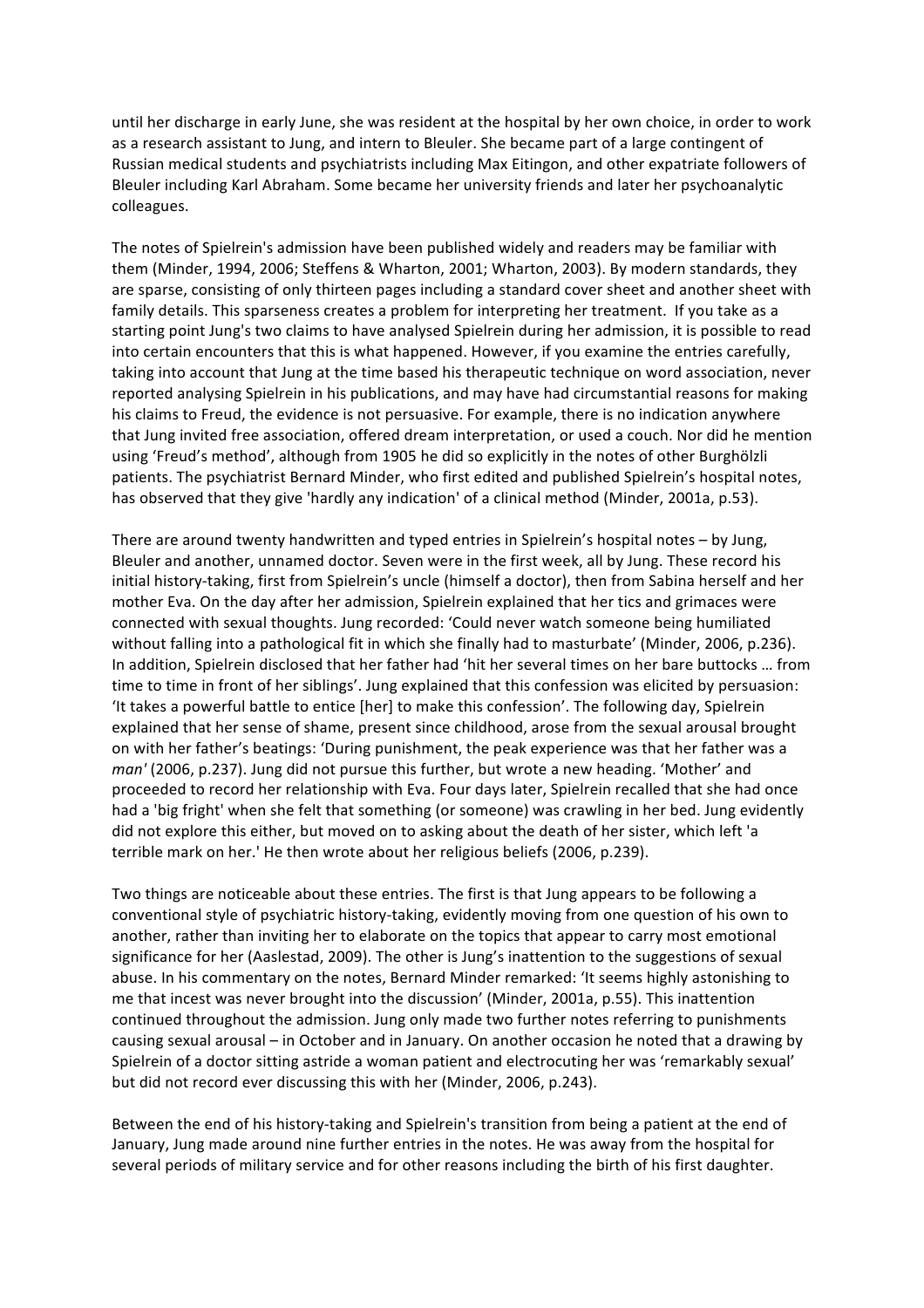Much of Spielrein's treatment consisted of nursing care, involvement in the social and cultural activities of the hospital, as well as separation from her family. Sometimes there are gaps of two or three weeks between entries. Several of Jung's notes record episodes of agitation, or note her increasing improvement. Other entries appear to summarise longer conversations but these did not start until mid-October, when Spielrein was already much improved, had resolved to go to medical school, and was assisting Jung in his laboratory work. A few of these entries imply they are reporting more than one conversation. However, since Jung was now senior physician responsible for 400 inpatients, with all the associated administration and correspondence, it is unlikely there were many more than the ones he wrote down. There is also (with one exception) no record of how long each encounter lasted. A reference in September to the fact that Jung's presence could calm Spielrein 'for hours' has been taken to mean that he literally sat by her for that period of time. However, the German is ambiguous and more likely to mean that a single visit from him would lead to her remaining calm for hours afterwards (Minder 2006, p.241).

There are three entries where Jung used the word 'analysing' or 'analysis', indicating the possibility that he might have been using techniques he had acquired from reading Freud. The first occasion was in mid-October. Spielrein had developed some pains in her feet while out for a walk with Jung in the hospital grounds. 'Analysing' this, Jung elicited that she had experienced these for the first time after a violent row with her father. The following month, the pains returned. Again, Jung described how, by 'analysing' these, he discovered they had been brought on by meeting a woman in a nearby village who reminded her of her mother. In both these instances, the associations were with relatively recent incidents. It is unclear if Jung's 'analysis' elicited any connections of which Spielrein was previously unaware, or if he simply persuaded her to disclose when and how these symptoms had previously been triggered.

The most significant use of the word was in Jung's entry on 8 January, when Jung described a 'three hour analysis', when Spielrein spoke once again of her beatings and how they aroused her. Although some people have assumed that three hours was representative of the time Jung spent with his patient, there are reasons to believe this was not the case. It was one of Jung's longest entries and the only time he recorded the length of a session. It is likely that Jung began the session with word association tests, in keeping with his own published accounts of his technique at that time. There is an independent report of Spielrein's treatment by a Russian medical student working in the hospital at the time, Feiga Berg, describing how Jung carried out word association tests, before 'persuading' Spielrein to talk about the associations these revealed (Berg, 1909). There is also a record of a word association test on Spielrein in the archive in Geneva where her papers are still stored (Richebächer, 2008, p.87).

There are some puzzling aspects to Jung's account as well. Spielrein did not disclose anything that she had not explained to Jung in her first few days in hospital five months earlier, and that he had largely ignored until then: namely 'she has experienced sexual arousal in connection with the beatings' (Minder, 2006, p.247). There are features of the record that strongly recall details from Freud's account of how his mentor Josef Breuer treated 'Anna O,' in their Studies on Hysteria (Freud and Breuer, 1895). This includes Spielrein's recollection of troubling events at home involving her father on New Year's Day exactly one year previously – a close re-enactment of the 'Anna O' case. This may have been a coincidence. However, Jung had certainly read this paper, and it is quite likely Spielrein had too. The conversation may therefore represent an early Freudian experiment on Jung's part, or a piece of innocent psychoanalytic theatre. Jung regarded this session as an 'abreaction' of the 'central and most important part of her complex' (Minder, 2006, p.248).

Jung did not record that Bleuler had written to Spielrein's father in the days just before or after this encounter, insisting that he should have no contact with her whatsoever, even by letter. Bleuler's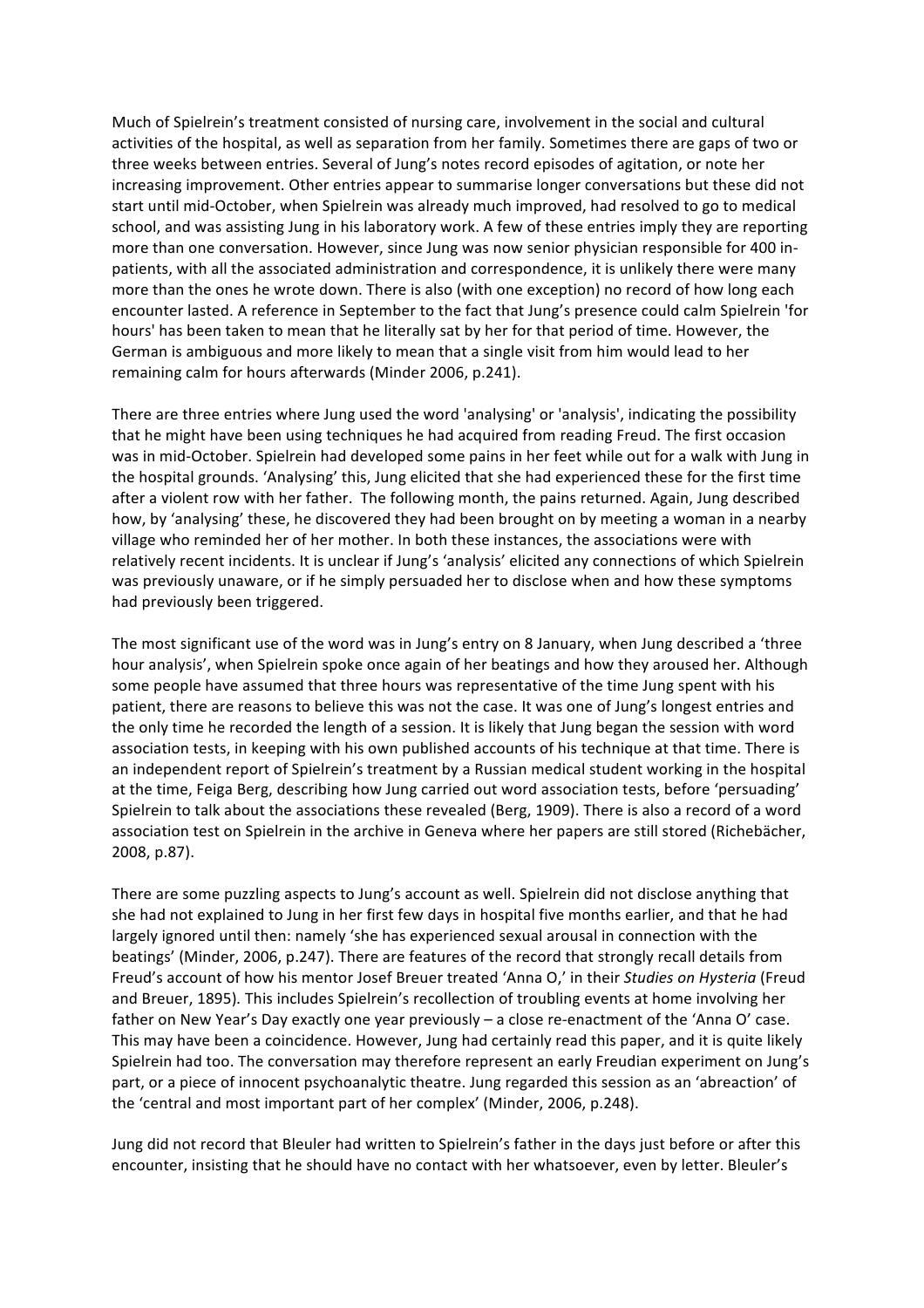letter, together with his other correspondence with the Spielrein family, suggest that he understood the probable nature of her abuse, and was determined to prevent its recurrence. His interventions included a request that measurements for a new dress should be taken by a seamstress and not her father, and his insistence that her brothers as well as her father should stay away from Zurich. Taken overall, there are strong indications in the notes that Spielrein's recovery was the result of Eugen Bleuler's firm ban on contact with her family, as well as the wider measures he had put in place to make the Burghölzli a therapeutic community (Graf-Nold, 2001). Bleuler did not refer anywhere to treatment by Jung. As the Swiss historian Angela Graf-Nold has written 'What was unusual in Spielrein's case was how unreservedly Bleuler stood up for her ... Although Spielrein made it clear to him that she had been traumatised since her early childhood, it remains unclear whether and how Jung comprehended her traumatisation' (2001, p.101).

If there is such slim evidence for Jung having psychoanalysed Spielrein as his 'first analysis', what should we make of Jung's two later claims to this effect in letters to Freud? In fact, both letters were written in highly unusual circumstances. His first claim was in October 1905, some months after Spielrein's discharge. By that time, Spielrein had developed a crush on him and was 'raving' about this to her mother (Minder, 2001b). The crush may not have been solely due to his treatment, as is generally assumed. She had three previous crushes: on one of her schoolteachers, a paternal uncle and the assistant doctor at a sanatorium. On this occasion, Eva Spielrein travelled to Zurich to ask Jung to refer her to a new physician to cure this latest infatuation. In her presence, Jung wrote a letter to Freud (whom he still had not met) and gave it her to deliver by hand. It was marked: 'For use if the occasion arises'. It ascribed hysteria to Mrs Spielrein herself and other family members, as well as her daughter. It disclosed many intimate details of Sabina's symptoms, including her technique of masturbation by rubbing her thighs together, her sexual arousal on seeing her father's hands, and her fantasies of being publically whipped.

Jung's motives for handing over a letter of this kind to Eva Spielrein are inexplicable. As Minder commented: 'It is unusual to say the least to produce a report for use if the occasion arises, which contains detailed information on the patient's pathology' (Minder 2001b, p. 64). It was in this unorthodox context that Jung wrote 'By using your method I have analysed the clinical condition fairly thoroughly and with considerable success from the outset.' It is likely that he wished to impress Freud or Mrs Spielrein, or both. Eva Spielrein, perhaps unsurprisingly, did not deliver the letter. It was to be another four years before Jung made his other claim - that Spielrein was his 'test case', implying she was his first analytic patient. This happened in even more equivocal circumstances: the details appear below in their chronological place.

# **What was their relationship like prior to their affair?**

From Spielrein's diaries, her infatuation seems to have become less 'raving' during her first three years at medical school. She performed extremely well academically, and formed many close friendships. She attended Jung's lectures and ward rounds, and probably still assisted him in his laboratory. They developed a friendship, although it is unclear how often they met during this time. When they did so, according to Spielrein, they 'were very good at reading each other's minds' (Carotenuto, 1986, p.104). They talked of their shared love of Wagner, and Spielrein formed the idea that they would one day conceive a son named Siegfried who would be 'the greatest genius.' Her diaries display much wishful thinking about the possibility of relationship with him, but she also had concerns that he regarded her as an annoyance and possibly a stalker. She wrote him long letters, sometimes adoring and sometimes highly intellectual. He seems to have responded, although the replies do not exist, so we do not know of his own feelings during this period. In the normal course of events, it is possible that her crush might have resolved in the same way as her previous ones, especially as Jung was taken up with his wife Emma and growing family, his successful career, his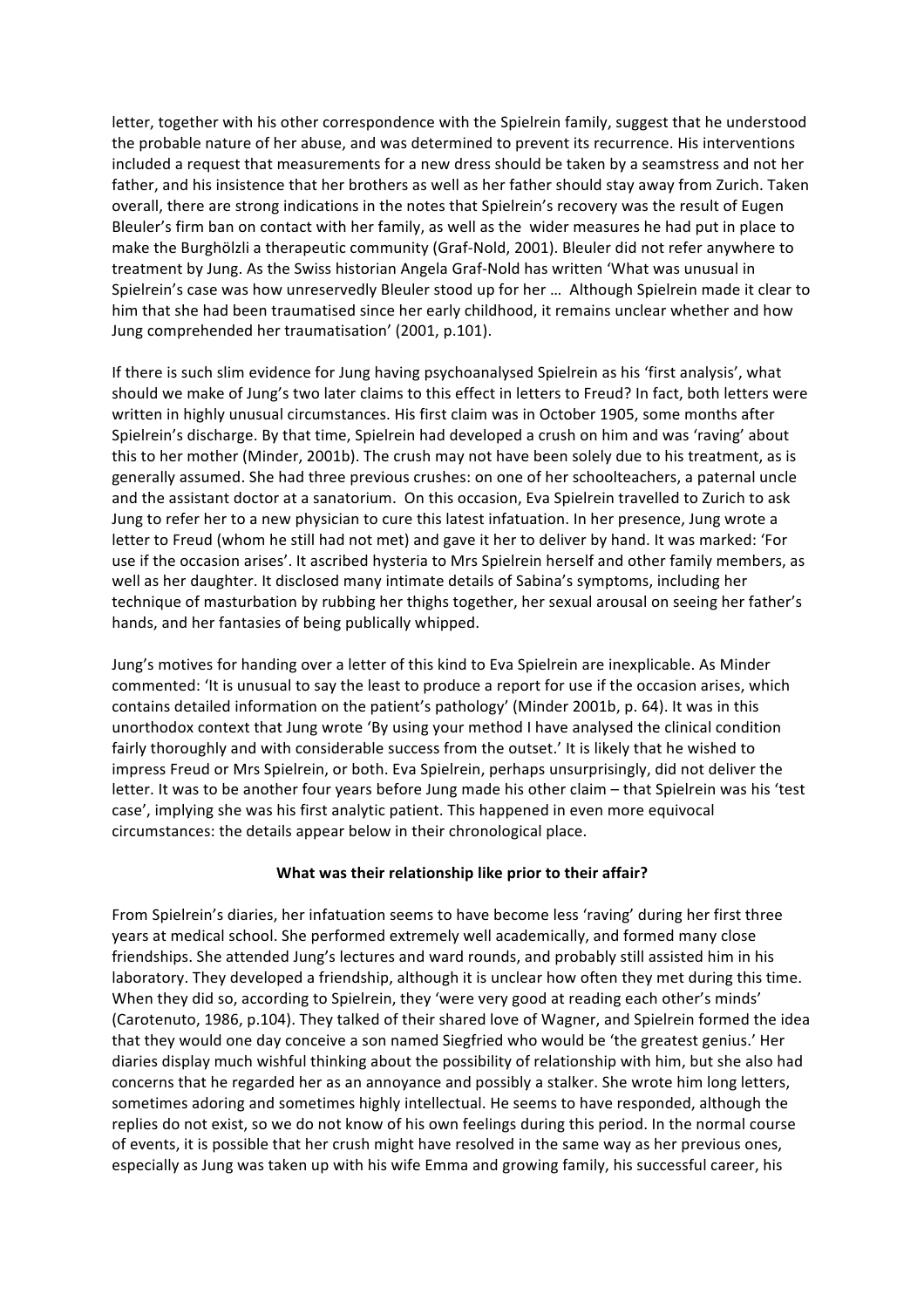burgeoning collaboration with Freud, and (as he later admitted to Spielrein) his first extra-marital affairs. 

Despite a common belief that Jung continued to see Spielrein as a patient after she was discharged from hospital, this was not the case. The belief arose partly because Jung's different accounts of Spielrein's 'case' are contradictory. In the referral letter he gave to Eva Spielrein and in the two publications where he described Spielrein's symptoms, he made it sound as if her treatment was over. However, he also mentioned her symptoms in letters to Freud in 1906 and 1907, and in these instances he wrote as if she was a current patient. Once his relationship with Spielrein had got into difficulty, he took pains to emphasise to Freud that he had simply offered her 'friendship' (see below). Spielrein also stated clearly that she had been his friend and not his patient once she left the hospital (1986, p.21). John Kerr's account of Spielrein's outpatient treatment (Kerr 1993, pp. 169, 177) and claims by Jung's biographer Deidre Bair that Jung offered 'confidential talks several times a week' (Bair, 2003, pp. 93-97), were based on mis-readings of her diaries, and receipts found in the Burghölzli records that were misconstrued as being for therapy, but were not (Lothane, 1990, p.1193).

In early 1906, Jung did finally make contact with Freud, by sending his recent book on association studies. Their friendship and professional collaboration took off rapidly. There is little evidence in their early correspondence that Jung gave much thought to Spielrein. Between his first letter to Freud and the crisis with Spielrein in 1909, Jung wrote 65 letters to Freud and there are allusions to Spielrein in only two or possibly three of these. He did not make it clear that he was referring to the same person in each instance. In October 1906, he described the symptoms of a 'Russian student' he was 'currently treating' and who was clearly Spielrein (McGuire, 1974, p.7). Later, as we will see, he corrected this by insisting to Freud and her mother that she had been his friend and not a patient. The following July, he gave a jocular account of a 'hysterical young Russian woman,' again clearly Spielrein, who wanted to have a child with him (1974, p.71-72). Three months later, Jung wrote to ask Freud's advice about a lady who had been 'cured of an obsessional neurosis' but had now made him the object of her sexual fantasies (1974, p.93). Jung wanted to know whether to continue treating her. Freud's response is no longer extant, but he must have offered some advice, because Jung wrote back to thank him for it. It is likely that the lady in question was Spielrein, once more disguised as a current patient.

If so, this would fit with Spielrein's own account in her diaries and letters. These describe how Jung had started to try and analyse her wish for his child. Her description makes it clear that he was now trying out Freudian interpretations in earnest, although in social and educational encounters, rather than in any formal therapeutic context (Carotenuto, 1986, p.139). Jung may have been following the missing advice from Freud, although Freud would have believed she was an analytic patient and not just a friend. At least one of Spielrein's fellow students cautioned her that Jung was using her as an 'experiment' (1986, p.90). Spielrein herself wrote to Jung protesting vehemently against his behaviour, warning him that it might induce the same infatuation in him that she herself was trying to overcome. That is indeed exactly what happened. Spielrein later described to Freud how their relationship became physical:

'I begged him many times not to provoke my "ambitia" [proud hopes] with various probings, because otherwise I would be compelled to uncover similar complexes in him, In the end the unavoidable happened...it reached the point where he could no longer stand it and wanted "poetry". I could not and did not want to resist, for many reasons' (1986, p.95).

# **How long was their affair?**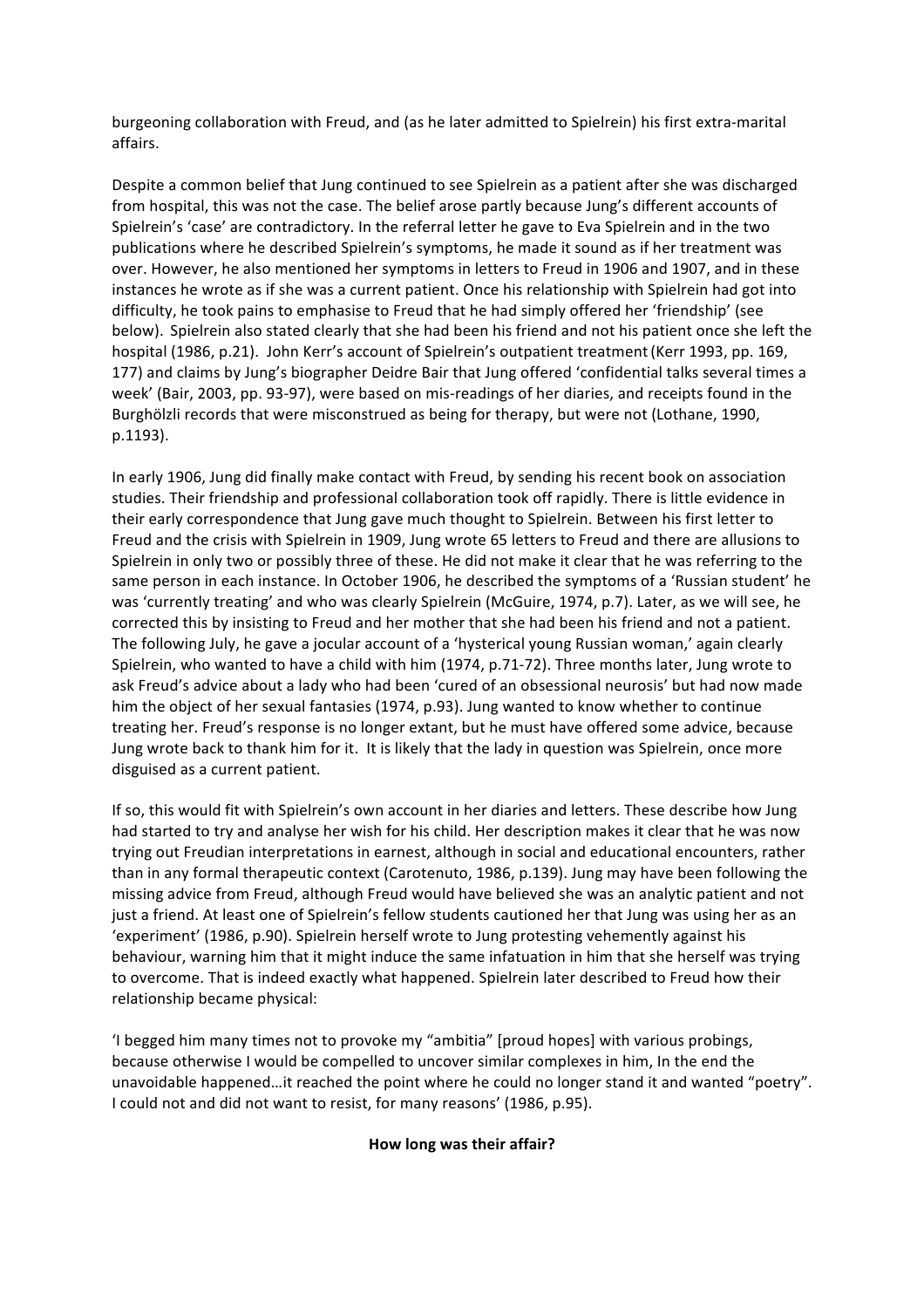This reversal of polarities – from Jung analysing her infatuation to conceiving his own passion for her - happened very suddenly, in the last week of June 1908. The week before, he had written to reproach her for a 'biting letter' in which she probably criticised him for his intrusiveness. A few days later, he had fallen in love with her. He wrote:

'My dear friend, I have to let you know what a lovely impression you made on me. Your image has completely changed... You cannot believe how much it means to me to hope that I can love a person that I don't have to condemn, and who does not condemn herself, to suffocate in the banality of habit.' (Carotenuto, 1986, p.189-90).

Over the next few months, Jung and Spielrein had a tumultuous emotional and physical relationship. She wrote to her mother: 'You can do to him and get from him anything you want with love and tenderness. Twice in a row he became so emotional in my presence that tears just rolled down his face!' (Lothane, 1999, p.1196). She confided to Eva Spielrein that they were having sexual relations, although these remained at a level that was 'not dangerous' (presumably meaning penetration). It is unclear whether or not they ever crossed that line, but the danger of pregnancy in an age before effective contraception may have inhibited them from doing so. From the beginning, Jung expressed concerns over the risks of the affair to both of them. Spielrein's mother, who saw one of his letters, wrote: 'He is probably in the throes of a conflict, and his counsel to you and to himself is not to let the feeling of love grow but to suppress it, though not to kill it completely' (1999, p.1196). On 1 December, three days after his first son Franz was born, Jung wrote to confess that there was another side to the vision of passionate promiscuity he had offered her in the summer:

'My dear, I regret so much, I regret my weakness and curse the fate that is threatening me. I am fearful for my work, for my life's mission, for all the tremendous perspectives that this new philosophy is revealing to me ... My misfortune is that I cannot do without the joy of love – tempestuous, ever-changing love in my life ... When love for a lady awakens, my first feeling is of regret, of pity for the poor woman who dreams of eternal faithfulness and other impossibilities, and is destined for a painful awakening from all these dreams' (Carotenuto, 1986, p.195-6).

Spielrein's awakening was to become even more painful. So was Jung's. Shortly after recovering from childbirth, Jung's wife Emma wrote to Eva Spielrein to expose the affair. Eva wrote to Jung imploring him not to ruin his daughter. In a panic, Jung refused to see Spielrein, except in booked meetings at the Burghölzli. She attended these three times, before losing control and assaulting him with a letter knife. Jung then sent a series of insulting letters to Eva Spielrein. At first he admitted having an affair, claiming he had every right to do so, since he had never asked the Spielreins for any fees for befriending their daughter, and telling her she should start to pay fees if she wanted the relationship to be only a professional one. He then denied the affair altogether. Mrs Spielrein came to Zurich to confront him, threatening to expose him to Bleuler. Jung resigned from his university post and started to fire off letters to Freud to defend himself against the possibility of disgrace.

The correspondence between Freud and Jung over the Spielrein affair in 1909 is well known. Jung initially reported to Freud that a former patient was trying to slander him, denying that any affair had taken place. He soon realised this deceit was no longer possible, since Spielrein had started to write to Freud herself. It was in this context that Jung made his implicit claim that she was his first analytic patient, although in guarded terms: 'She was, so to speak, my test case, for which reason I remembered her with special affection and gratitude' (McGuire, 1974, p. 228). He explained how he had felt obliged as a result to become her friend, and it had taken him a while to realise she was ruthlessly planning to seduce him. Jung told Freud that he had been encouraged to try out 'polygamy' by his maverick colleague Otto Gross, just before his affair with Spielrein started,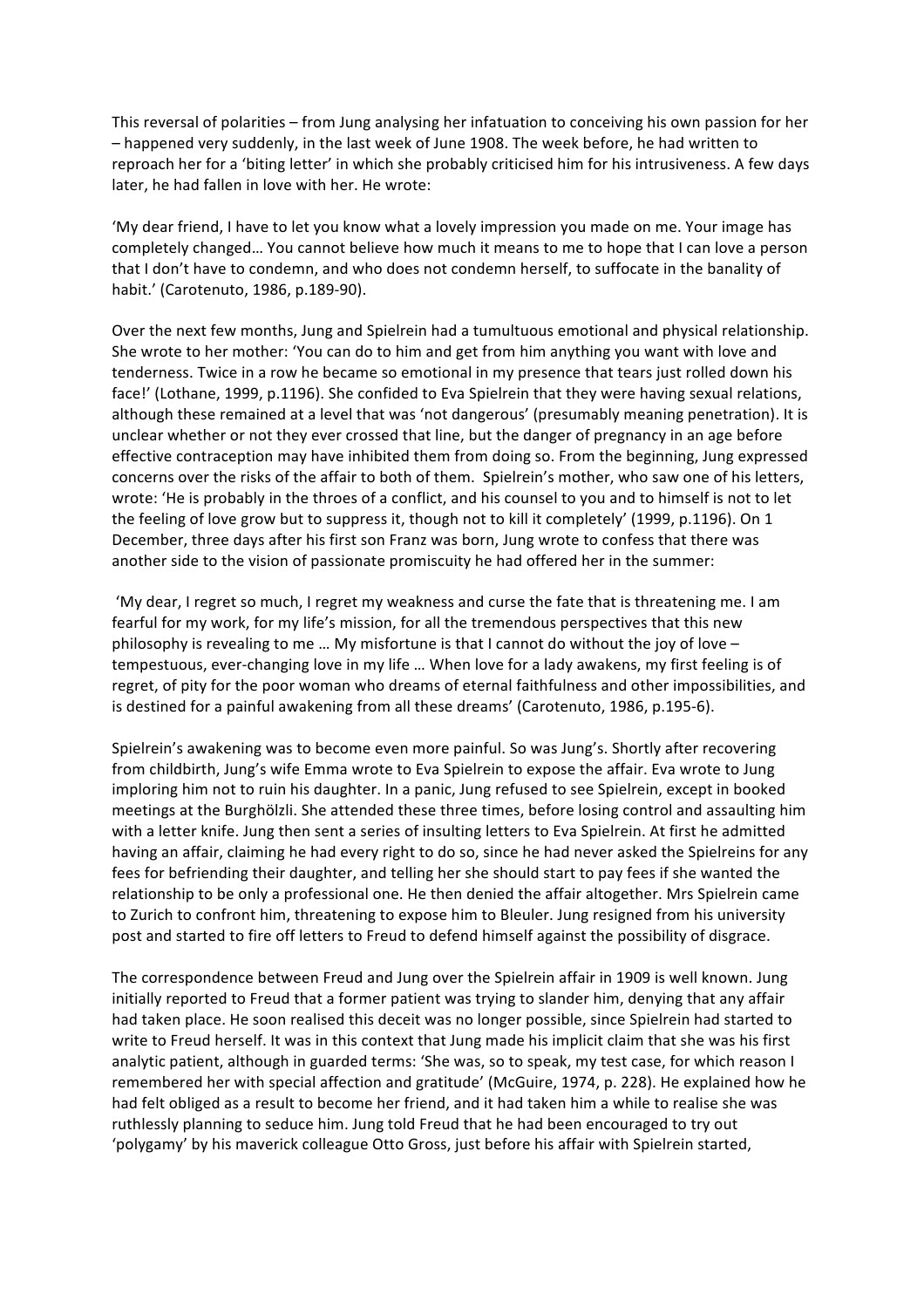although it is clear from his earlier confession to Spielrein that his other affairs predated this. It is fairly easy to understand why it suited Jung to describe her as his 'test case' at this juncture.

Freud responded by explaining to Jung about 'counter-transference', reassuring him that 'In view of the kind of matter we work with, it will never be possible to avoid little laboratory explosions' (McGuire, 1974, p. 235). Over the next few weeks, Freud received further letters from Spielrein, with some of Jung's love letters enclosed, and pressing him for a personal meeting. He responded by declining her request, and disingenuously covering up for his colleague. Spielrein's German biographer, Sabine Richebächer, describes the episode as follows:

'a shabby game unfolds in which, out of calculating power politics, and in an endeavour to avoid any public scandal around psychoanalysis, Freud and Jung together draw up a design to checkmate the queen ... She is led up the garden path, pathologised, appeased.' (Richebächer, 2003, p. 242).

Freud hid from Spielrein how much he knew from Jung about the affair, but he also hid from Jung how much Spielrein had revealed. It was only vears later that he confessed to Spielrein that her disclosures had been a turning point in his appraisal of his 'crown prince': 'His behaviour was too bad. My opinion changed a great deal from the time I received that first letter from you.' (Carotenuto, 1986, p.122).

In the end, Freud's double dealing made little difference. Eva Spielrein did not go and expose Jung to Bleuler, having probably been talked out of this by her daughter. Emma Jung also seems to have come to terms with the revelation of Jung's infidelity – not for the last time. Following some weeks of self-analysis, Spielrein resolved the crisis herself. She confronted Jung with his 'horrible behaviour' (Carotenuto, 1986, p.48). She accepted his apology for having panicked and cut her off. She then wrote to Freud to tease him about his duplicity:

'You are cunning too, Professor ... But you would rather spare yourself an unpleasant moment. Isn't that correct? Even the great "Freud" cannot always ignore his own weaknesses' (1986, p.103).

Later that year, she and Jung resumed erotic relations once more, although Jung was now cycling between passionate declarations of love and alienating coldness. Spielrein described this as follows:

'If you don't take his vanity into account, you have to atone for it horribly; he takes on a very cold, official tone, and who then suffers badly as a result of that? Not him, obviously. He can get rid of any slight vexation by working, love for one woman can be replaced by another; you can also be sure that this next one will finally be humiliated, and she will be the one to have agonising days and sleepless nights, the silly little girl.' (Carotenuto, 1986, p.54).

Over the course of the following year, Spielrein became increasingly put off by Jung's 'repulsive, "Don Juan" role' (Carotenuto, 1986, p.79). Their last erotic encounter took place in December 1910. The next month she graduated as a doctor. She had already resolved to leave Zurich immediately, which she did. She spent the next few months studying art history in Munich, while writing the paper that she had embarked upon as her way of transcending her relationship with Jung, and of transforming herself: 'Destruction as the Cause of Coming into Being' (Spielrein, 1912, 1994). Later that year, she delivered it in Vienna before Freud and his circle, before moving on to work with other great figures in many of the leading centres in Europe over the next two decades. She only met Jung on one further occasion, of which there is no record.

#### **What happened when their affair ended?**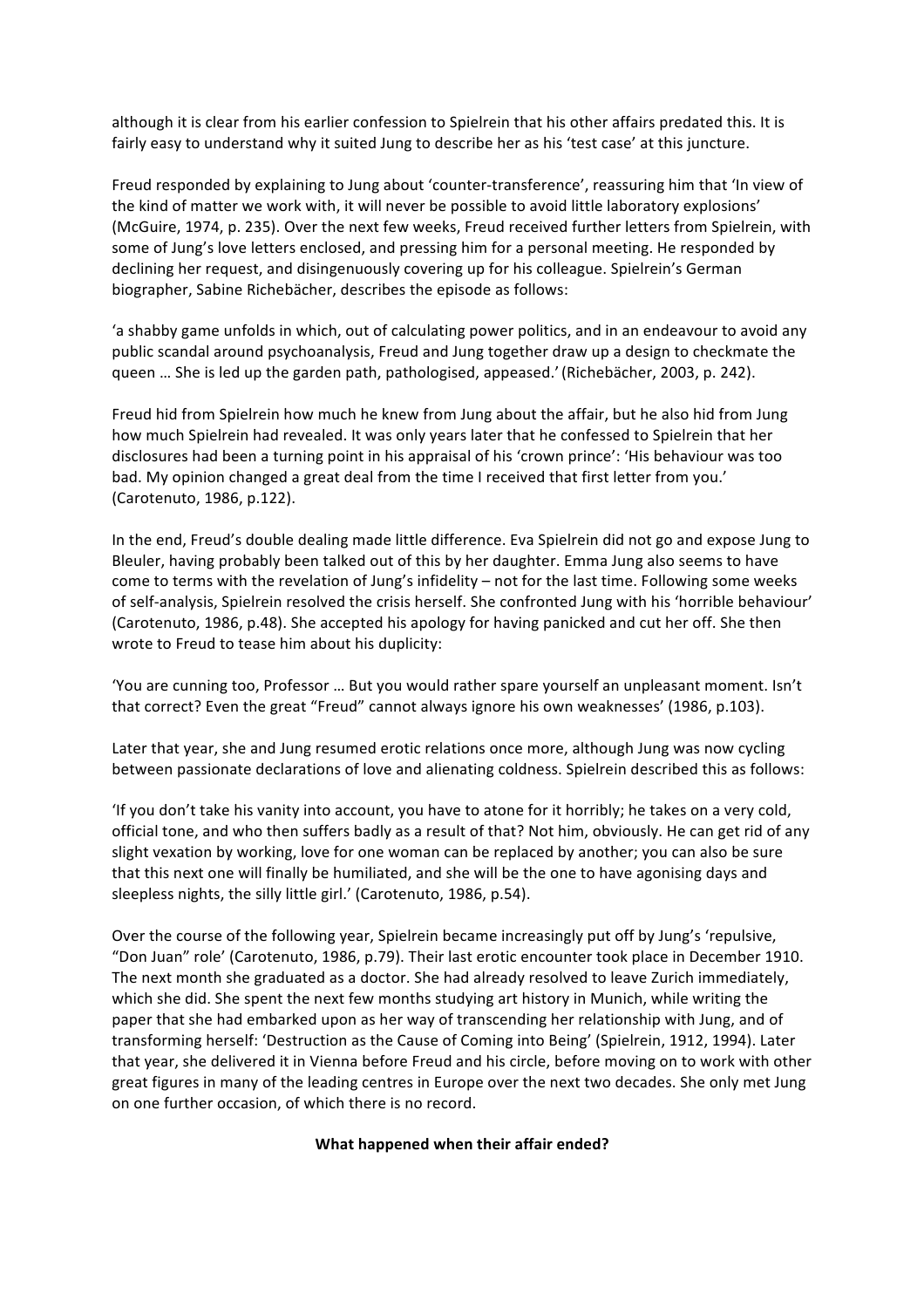In Vienna, Spielrein formed a warm friendship with Freud. She married and moved to Berlin, where she had her first daughter. She took Freud's side in his split with Jung, but continued to try and bring the two men together:

I do not despise him at all, but I deplored his behaviour towards you, Professor Freud, and his attitude towards the Society. I could forgive J's attitude to the Society even less that that business with me ... In spite of all his wavering, I like J and would like to lead him back into our fold. You, Professor Freud, and he have not the faintest idea that you belong together far more than anyone might suspect ... Everyone knows that I declare myself an adherent to the Freudian Society, and J cannot forgive me for this' (Carotenuto, 1982, p.112).

She admitted in her letters to Freud that she continued to yearn for Jung. Freud expressed increasing impatience with this, and attempted to persuade her to 'uncover the hatred' that lay behind her longings (Carotenuto, 1986, p.124). He also appealed to her sense of identity: 'Jews we are and Jews we remain. The others will only exploit us, and never understand or value us.' (1986, p.124). Spielrein corresponded with Freud for many years. He was aware of her work alongside Piaget and her other colleagues in Geneva, and he supported her eventual decision to return to Russia in 1923 to promote psychoanalysis. He acknowledged in print that he first acquired the idea of the death instinct from Spielrein's 'Destruction' paper, while confessing her version of it had not been entirely clear to him (Freud, 1920). In fact, the two versions were entirely different, since Spielrein's was an explicitly biological concept  $-$  a combined instinct towards reproduction and death - while Freud's was a metapsychological notion, skin to the principle of entropy in physics (Launer, 2015, p.185).

Spielrein also corresponded with Jung about his theories, and her own. In an exchange of letters with him from 1917 to 1919, she tried to persuade him to recognise Freud's greatness, and to accept that Freud's ideas, as well as his own and Adler's, could be seen as different perspectives on the same thing: the evolutionary drive to reproduce. She also sought his view about whether her destiny was to remain a doctor or become a musician and composer. There are hints in her correspondence that she still cherished some longing for him. However, Jung's responses were increasingly irritable. He advised her that there was a part of the Jewish soul she was not yet living: 'That is  $-$ "unfortunately" – the curse of the Jews ... he is the murderer of his own prophets' (Carotenuto, 1986, p.219). He told her that her dreams had 'a threatening character and show a murderous tendency'. He warned her: 'You are cursed if you speak against your own conscience. I hope it is not too late' (1986, p.222). He cautioned her that 'My mistrust is aroused by the fickleness of the female spirit and its vain and tyrannical assumption' (1986, p.222).

This final exchange of letters appears to have helped Spielrein to put her longings for Jung behind her. In her academic papers from the 1920s there is almost no mention of him or his ideas. In early 1922, she wrote review of a play by the French writer Lenormand that may have been based on Jung and depicted a lustful psychoanalyst – 'a Don Juan in the guise of a healer' – who used the analysis to persuade a female patient to become his lover (Spielrein, 1922a). Later that year, she reported a pair of dreams attributed to a female 'colleague' who had terminated her analysis abruptly and without resolution (Spielrein, 1922b). In the first dream, she had to pay excess postage on a letter containing photos of a man representing her analyst, who was also a 'syphilitic Don Juan'. In the second dream, she could no longer recall her analyst's name, but woke up with a phrase from Nietzsche on her lips: 'Was I ill? Have I recovered?' Her last mention of Jung was in a courageous lecture she gave at a conference in Russia in 1929, defending Freud and psychoanalysis against increasingly menacing attacks from communism (Spielrein, 1929).

#### **Was Spielrein the inspiration for Jung's 'anima'?**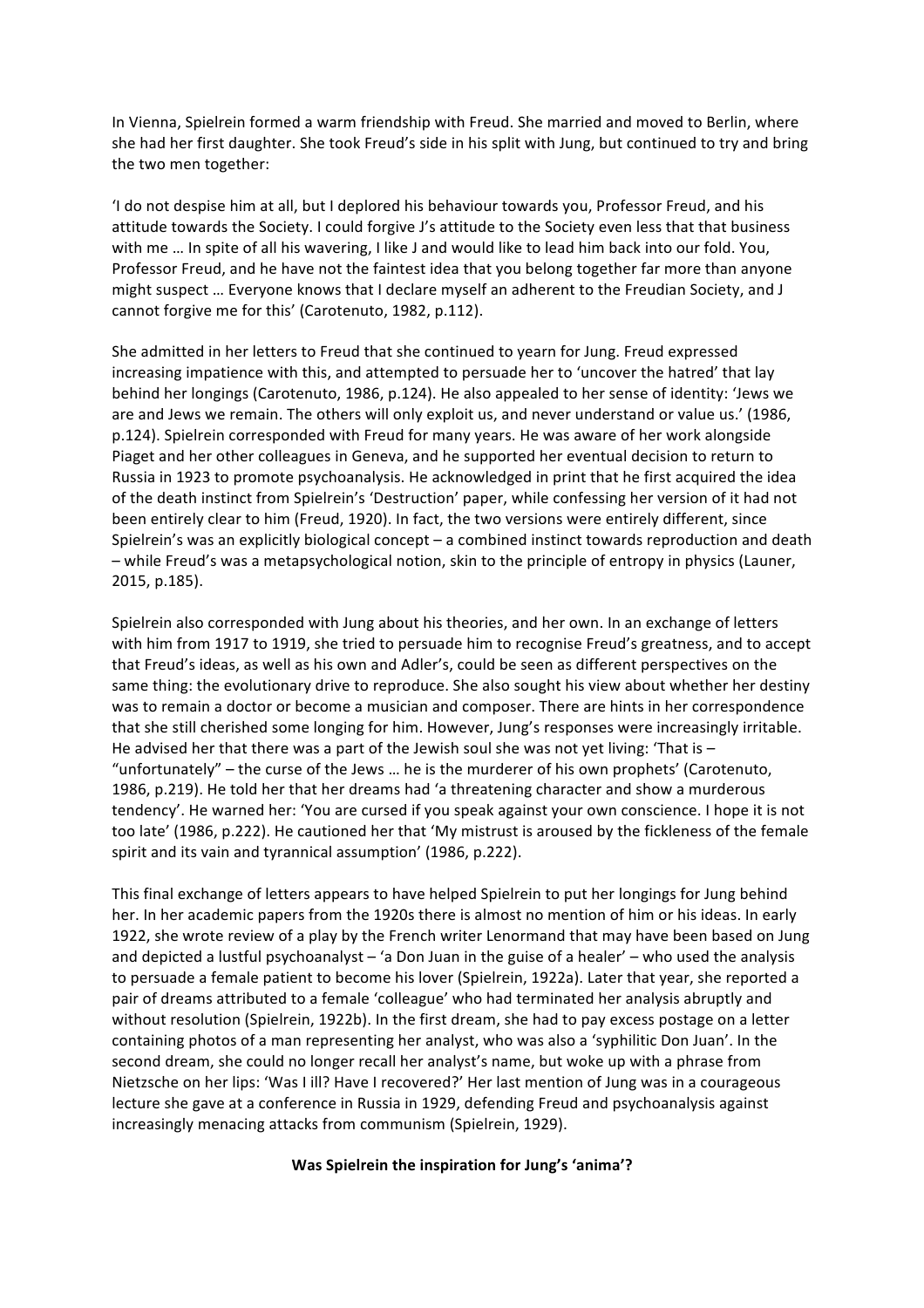The claim that Spielrein was the source of Jung's conception of the 'anima' has been passed down unchallenged since Carotenuto surmised this and John Kerr then claimed to have found evidence for it. Kerr's evidence is in fact extremely tenuous (Kerr, 1993, p.502-7). He based his argument on Jung's account in 'Memories, Dreams, Reflections' of finding a separate, female personality within himself, speaking with 'the voice of a patient. He described this patient as 'a talented psychopath who had a strong transference to me' (Jung, 1963, p.178). This voice kept criticising his beliefs by saying 'It is art'. Jung mentioned that the same 'aesthetic lady' had once expressed such a view in a letter, before their correspondence broke off in 1918-19. Kerr noted that Jung's correspondence with Spielrein ended in those years. He did not point out that Jung had never described Spielrein as a psychopath, and this description bore no resemblance to his account of Spielrein in the same book, as the 'Jewish lady who had lost her faith'. Kerr acknowledged that there was no record of Spielrein ever criticising Jung's ideas as 'art'. To address this problem, he put forward the theory that Jung was 'deliberately misreporting' what the voice had said: she must have used Spielrein's private word for erotic contact and said '*It is poetry*.' The theory is preposterous.

Spielrein may however have given Jung the idea at the centre of his philosophy: that of individuation. Throughout her childhood, adolescence and into her thirties, Spielrein was preoccupied with the idea that she had a 'higher calling', and that her life would only be fulfilled if she discovered what it was. It is an idea that appears throughout her diaries. During her years at medical school, it was connected with her hope that she and Jung might conceive a child named Siegfried. Later on, through a formidable self-analysis recorded in her diary, she transferred the idea onto her ambition to produce a world-changing theory connecting sex with death: something she attempted in her paper on 'Destruction as the Cause of Coming into Being.' In her later correspondence with Jung, she repeatedly posed the question of how she could know if she had genuinely found her vocation: 'What in the end prevents a normally developed person from fulfilling *their life goal?'* she asked him on one occasion in 1918 (Carotenuto, 1986, p.165). Later, she stated: 'The solution of this problem would have extraordinary importance for me.' (1986, p.175.)

It may have been in response to this that Jung wrote one of his final letters to her. It has been much quoted:

'The love of S for J made the latter aware of something he only vaguely suspected before, namely a force in the unconscious that determines our destiny, which led him later to matters of the greatest importance. The relationship had to be 'sublimated; as otherwise it would have led to delusion and madness ... At times one needs to be unworthy in order to live' (Carotenuto, 1986, p.223)

The letter is perplexing. It was almost the first affectionate letter he had written to her for over a decade. He wrote in it of 'the love of S for J' but not – as she had so earnestly wished – of 'the love of J for S.' It is unclear whether he thought it was Spielrein or himself who might have fallen prey to 'delusion and madness' if their relationship had not been 'sublimated'. In reality, the relationship had not ended because of sublimation: he broke it off in a panic, and then resumed it until Spielrein chose to leave him. However, one phrase is particularly striking. It is the 'force in the unconscious that determines our destiny, which led [Jung] later to matters of the greatest importance.' This cannot be the male anima, since he is describing something he learned from Spielrein's feelings as a woman, and not his own as a man. It sounds far more like a description of individuation, and an acknowledgement that he developed this idea from Spielrein's conviction of a 'higher calling.'

**Conclusion**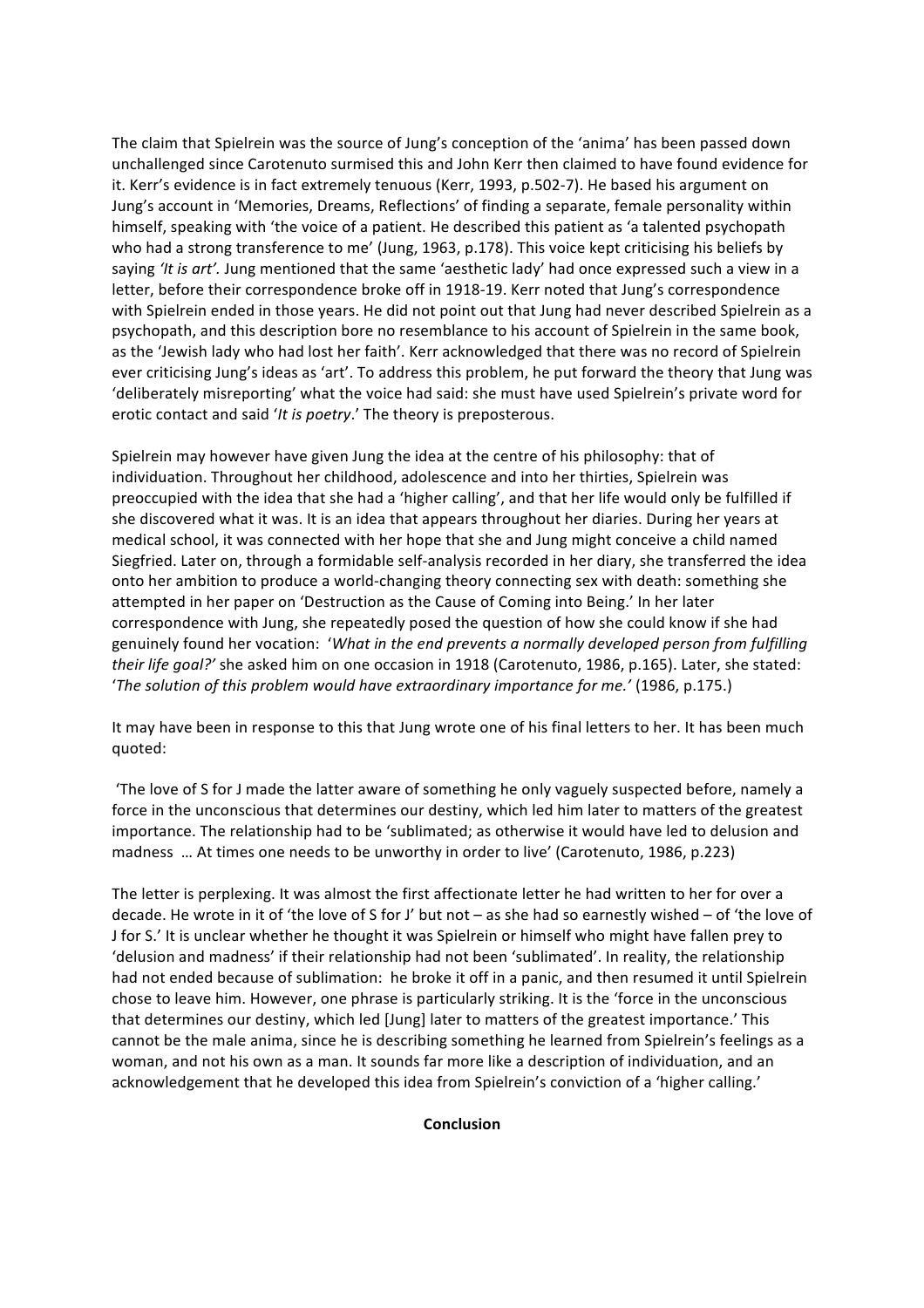There is little if any evidence that Jung undertook psychoanalysis of Spielrein during her hospital admission in 1904-5. He is most likely to have used word association tests, followed by persuasion to talk about the complexes these uncovered. It was probably Jung's director, Eugen Bleuler, who was most instrumental in her rapid improvement during her hospital admission. Bleuler appears to have recognised that Spielrein had probably been the victim of sexual abuse within her family, something that Jung either did not realise, or ignored. Jung never provided therapy for Spielrein after she was discharged from hospital, although he did become her friend. Their erotic relationship was triggered by his informal attempts to analyse her wish for his child. Jung was already other having affairs, and continued to do so.

Jung's intense affair with Spielrein was brief, lasting around five months. The relationship was always unequal. Out of forty or so letters he wrote to her, only four letters written during the summer of 1908 expressed love. Freud's intervention did not help Spielrein and Jung to end their relationship. Jung broke it off because of his fear of public exposure, but after the crisis they had intermittent erotic encounters for a while longer. However, she became tired of his mood swings and his promiscuity. When she qualified as a doctor in early 1911, Spielrein left Jung and Zurich on her own initiative. She only met Jung once more. She had distanced herself from him completely by 1920. The evidence that Jung based his conception of the 'anima' on her is entirely unconvincing, while Freud took the name of her death instinct but applied it to something quite different. However she probably taught Jung the idea of individuation. We should mainly remember her for the very wide range of innovative contributions she made to psychoanalytic theory, and for her work in integrating psychoanalytic thinking with studies of child development, linguistics and educational psychology.

#### **7811** words excluding cover page and abstract.

#### **References**

Aaslestad, P. (2009) The patient as text: The role of the narrator in psychiatric notes, 1890-1990. Abingdon, UK: Radcliffe.

Appignanesi, L. & Forrester, J. (1992) Freud's women. London: Weidenfeld.

Bair, D. (2003) Jung: A biography. Boston MA: Little Brown.

Berg, F. (1909) 'Impressions of Psychiatry in Zurich', Sovremennaya Psychiatriya, 1, 13.

Carotenuto, A., ed. (1982) A secret symmetry: Sabina Spielrein between Jung and Freud. New York, NY: Random House.

Carotenuto, A., ed. (1986) *Tagebuch einer heimlichen Symmetrie: Sabina Spielrein zwischen Jung und Freud*. Freiburg: Kore.

Etkind, A. (1994) How psychoanalysis was received in Russia, 1906-1936. *Journal of Analytical Psychology, 39*, 191-202.

Etkind, A. (1997) *Eros of the impossible: The history of psychoanalysis in Russia.* Boulder CO: Westview Press.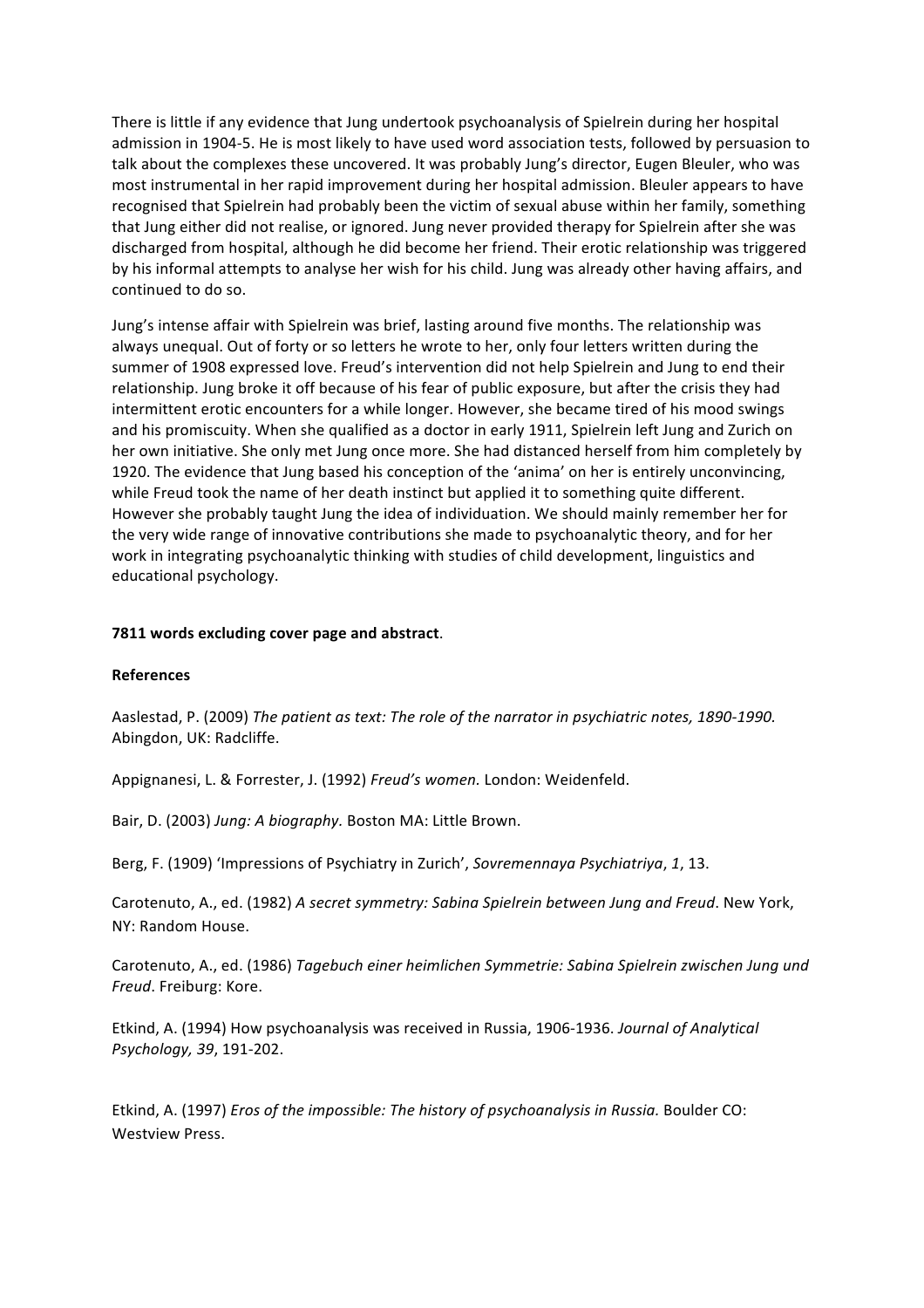Freud, S. & Breuer, J. [1895]. *Studies in Hysteria.* In J. Strachey (Ed.) (1953-74), *The Standard Edition* of the Complete Psychological Works of Sigmund Freud (Vol.2). London: Hogarth Press. [SE]

Freud, S. [1920] Beyond the pleasure principle. In *SE* (Vol.18, pp.7-66).

Graf-Nold, A. (2001) The Zürich school of psychiatry in theory and practice: Sabina Spielrein's treatment at the Burghölzli Clinic in Zürich. *Journal of Analytical Psychology, 46*, 73-104.

Jung, C.G. [1901] Freud and Psychoanalysis. Sigmund Freud "On Dreams". In: H. Read, M. Fordham, G. Adler & W. McGuire (Eds.) (1953-80) The collected works of C.G. Jung (R.F.C. Hull, Trans.) (Vol.18, pp.361-368.) Princeton, NJ, Princeton University Press. [CW]

Jung, C.G. [1905] Essay on cryptomnesia'. In *CW* (Vol.1, pp.95-106).

Jung, C.G. [1906a] Psychoanalysis and association experiments. In *CW* (Vol.2, pp.288-317).

Jung, C.G. [1906b] Association, dream and hysterical symptom. In *CW* (Vol.2, pp. 353-407).

Jung, C.G. [1906c], The Freudian view of hysteria. In *CW* (Vol.4, pp.10-24).

Jung, C.G. (1963) Memories, dreams, reflections. London: Routledge and Kegan Paul.

Kerr, J. (1993) A most dangerous method: The story of Jung, Freud and Sabina Spielrein. New York NY: Alfred. A. Knopf.

Launer, J. (2007) The problem with sex. *QJM*, 100, 669-670.

Launer, J. (2012) Sex versus survival, The story of Sabina Spielrein: Her life, Her ideas, Her genius. Ralegh. NJ: Lulu Press.

Launer, J. (2015) Sex versus survival: The life and ideas of Sabina Spielrein. New York, NY: Overlook Press.

Lothane, Z. (1999) Tender love and transference: Unpublished letters of C.G. Jung and Sabina Spielrein. *International Journal of Psychoanalysis, 80,* 1189-1204.

Lothane, Z. (2007) The snares of seduction in life and therapy, Or what do young girls (Spielrein) seek in their aryan heroes (Jung) and vice versa? International Forum of Psychoanalysis, 16, 12-27 & 81-94. 

Lothane, Z. (2013, January) The real story of Sabina Spielrein: Or fantasies vs. facts of a Life. Paper presented at annual meeting of the American Psychoanalytic Association.

Ljunggren M. (2001) Sabina and Isaak Spielrein. In: F. Björling (Ed.) On the verge: Russian thought *between the nineteenth and twentieth centuries* (pp. 79-95). Lund: Lund University.

Ljunggren M. 2011 Memories of a land in stagnation. *Baltic Worlds, 4*, 42-46.

Minder, B. (1994) Sabina Spielrein, Jungs Patientin am Burghölzli. *Luzifer-Amor. Zeitschrift zur Geschichte der Psychoanalyse, 7*, Issue 14.